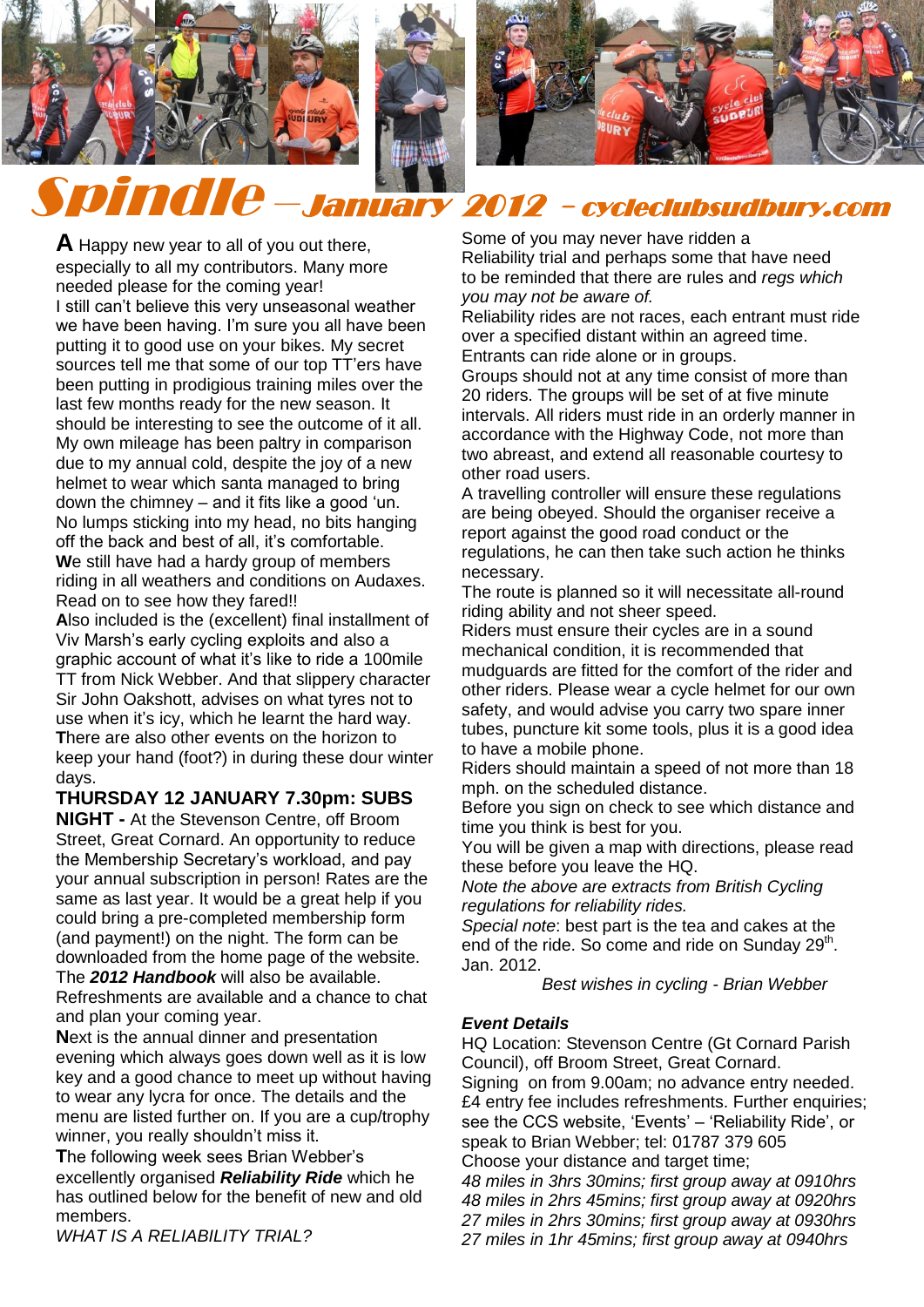#### $\mathcal{D}_{\alpha}$

## *CRASH CARDS*

The Ambulance Motorcycle Club, for paramedics who ride such things, have been developing a scheme for riders that involve an indentifying marker on the exterior (right front) of a crash helmet; letting paramedics arriving after an accident know that medical and other information is inside the helmet. They've been pushing the scheme via motorcycle shops, and are interested to see what take-up would be among bikers of the sensible sort.

At our Subs Night on 12 January, we'll have these Cards and stickers available for those interested. Unfortunately the cards are designed for bikers' helmets that don't let in the rain or get soggy with sweat, so the card will need laminating or covering with tape, after you've filled it in, obviously. Strangely, the card doesn't have a slot for a contact phone number, but there's room to add one if you wish. *R.W.*

## *QUIZ NIGHT ?????????????????*

We had a great turnout for the recent quiz night, in spite of the rain. Early arrivals for the event were able to eavesdrop on the workings of the previous committee meeting – more seasoned attendees delayed their arrival to miss this stimulating event.

We organised ourselves into six teams, and were then subjected to an evening of intellectual activity courtesy of the question-setting duo of Dave Fenn and Nick Reed. Questions covered a wide field of human knowledge (or lack) with sections as diverse as science, art, bridges over the Thames and Tour de France firsts. The contest was very closely fought, at least at the top of the field. A small early lead was established by a team comprising John and Gwyneth Oakshott, Bob, Brian, Trevor and Rob Sidgwick (a few 'teechers' there, you notice!). At the refreshment break they were still ahead, and built on this lead until the finish, receiving major prizes for their efforts.

Many thanks to the question setters, and the refreshment providers. For those not able to attend, a few sample questions for your

amusement………………………………..

*1. Name the longest river in France.*

*2. What did Doctor John Pemberton concoct in a 3-legged pot in his back yard in 1886?*

*3. Who was the last Prime Minister not to have a wife?*

*4. Which American city is named after a British Prime Minister?*

*5. What is measured on the Scoville scale? 6. Of which country is Cape York the most northerly* point? Answers on page 7…………………..

## *NORFOLK NIPS 2*

The December round of the Norfolk Nips audax series certainly lived up to its name, with frost persisting all day in shady spots, including road surfaces!

There were a number of comings-off, none as far as I know with serious consequences, although

there were a few serious bruisings, as we made our way into a chilly headwind on the first leg of the ride, heading west before turning



towards the north and the control at Castle Acre. We'd been riding (and walking!) slowly, owing to the conditions, and arriving at Castle Acre were confronted with a major cake shortage. There were 'recently picked' ie green bananas however, so we stocked up with those and tea, and set off back to Norwich.

As the afternoon progressed and the sun lost strength, some more ice patches formed, leading to one or two more hairy moments, before completing the long 10k last stretch down a busy-ish minor road to Hellesdon, where thankfully there were still supplies of high quality vegetable soup available.

Yet another great turnout from Cycle club Sudbury: 15 riders by my count, including Dave and Viv who after a few initial wobbles formed an impressive tandem duo. R.W.

(NOTE: Norfolk Nips 3 is on Saturday 21<sup>st</sup> January at Hellesdon, Norwich)

------------------------------------------------------------

**T**his charming e-mail below is from Francois, who had a temporary placement at Purina in Sudbury over the summer, and did some Sunday club runs with our members.

*Original Message----*

*From: francoisdoyer@hotmail.fr*

*Date: 18/12/2011 14:27*

*Hello Misses,* 

*An e-mail sent from France, to wish you nice celebrations before the New Year!!!*

*I have just started my Christmas holidays, but the weather is very wetted, my countryside is flooded when I am writing this message.*

*It's snowing a bit...*

*Give my hello to the other cycling members' Club Francois*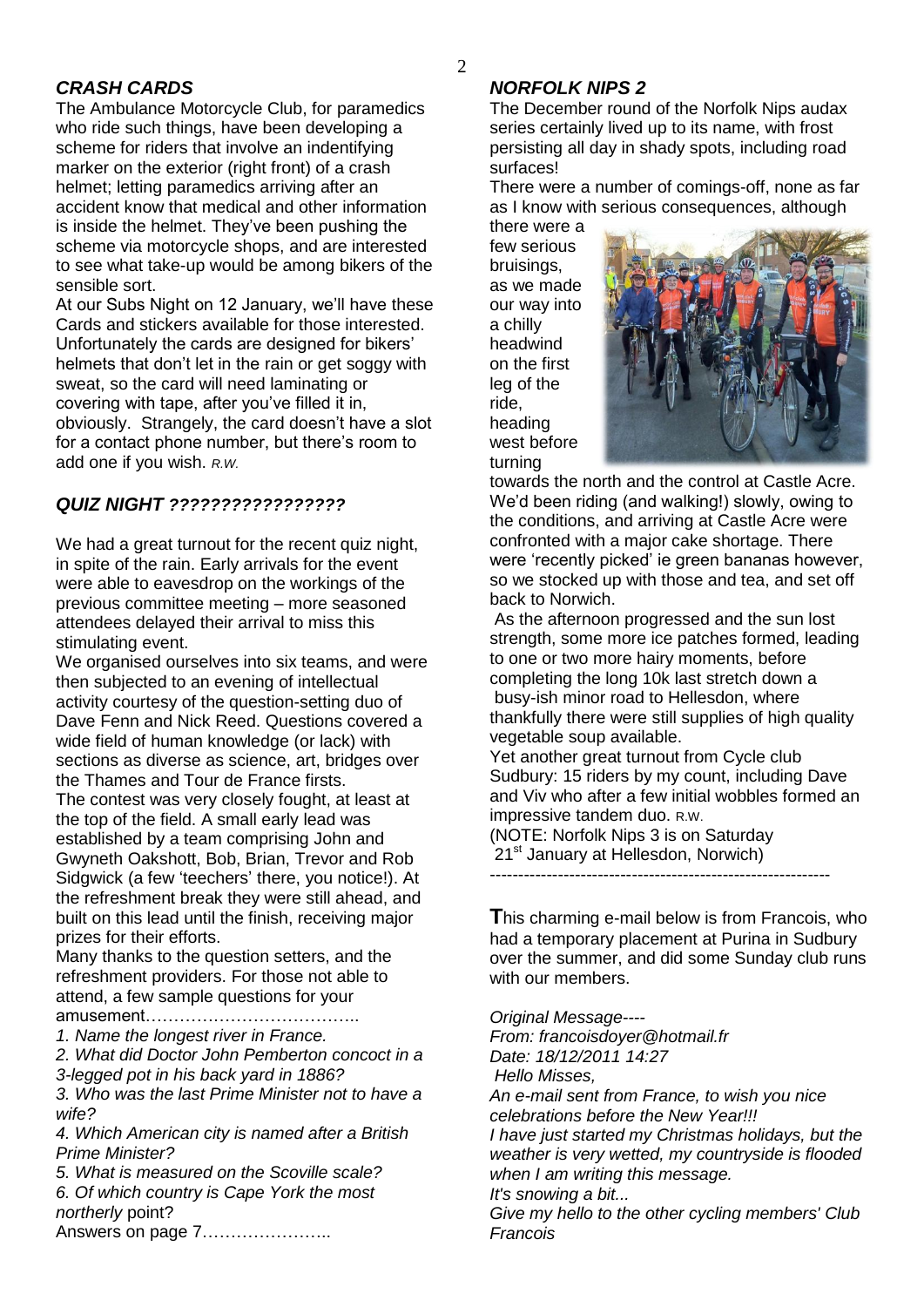# *Another 100.*

*By Nick Webber* 

Thirty seconds to go and I can feel the rising south westerly wind – forecast to be gusting at 30mph – blowing into my face as the pusher-off holds me up ready to start. It is clearly going to be a hard afternoon. I force my lungs to breathe deeply and slowly, aiming to calm the negative emotions in my mind. My heart rate monitor had been set running half a minute earlier but already it is registering 90bpm – the effects of a strong double espresso maybe or just pre-race anxiety? Three, two, one… I was released onto the road ahead and quickly accelerated before laying my body across my bars into my tucked time trial position. Although not normally a fast starter I had quickly pushed my heart rate to within about 10 beats of its maximum (possibly because of a subconscious desire to get this ride out of the way as soon as possible) so I eased back to a more manageable pace.

Passing the first pair of marshals I was directed west onto the A50 towards Stoke and felt the wind move around to my side.

I am not a sprinter and have always enjoyed long rides so have generally relished the mental and physical challenge that long time trials have to offer. Although there have been a couple of 100s in which I have struggled in a purgatory of discomfort and exhaustion I have generally enjoyed the feeling of riding hard for around 4 hours. As such, I have made a point of riding one 100 mile TT a year for the last 15 years. However, this year was different….

My main goal of 2011 had been to record my first sub 4-hour 100 (having come very close on a couple of occasions) and my season's training had been solely directed towards this. In June's ECCA 100 I recorded a pleasing 4:00:02. While this was a personal best it was clearly frustrating to have missed out on the magic of a sub-4 time by 3 seconds. Those readers who have ridden the E2/100 will know that the last 6 miles are mainly uphill so it is always easy to consider how a few extra seconds could have been clawed back, in spite of the whole body saying, "stop", and cramp threatening to sabotage any out of the saddle efforts. So, knowing that I possibly still had a good ride in my legs I decided to have a crack at another 100 this year. By the time the summer holidays had passed the only reasonable option available to me was the BDCA 100, a couple of hours north of

Suffolk in Staffordshire.

Here I was then, on unfamiliar roads rolling along on at what I hoped would be a manageable speed and with about 20 miles under my belt. Already I had been passed by Nik Bowdler, who had started 3 minutes behind me but I didn't panic,

maintained my rhythm, and watched as he churned his huge gear into the distance. After about 33 miles the course left the A50 and headed slightly downhill for 3 miles towards Alton Towers. It was here I was due to meet Julie for my second bottle of fluid.

It is worth mentioning at this point just how essential a reliable helper is on events like this. Only once did I experiment with carrying all of my own liquid (in a mixture of bottles and a Camelbak) on a 100 and that was an unfortunate memory of suffering.

Because this was our first time on the course I only had a rough idea of where I would see Julie (based upon our review of a large scale map the previous day) so I was dependent on seeing her in her orange tabard. It worked fine and was a psychological boost to know I was fuelled up for another hour or so. However, that good feeling was short-lived. I am not sure how much time this cost me but the momentary easing of the pace as I followed the line of cars allowed me to recover enough energy to sprint out of the saddle to pass them (hoping they could all see me in their wing mirrors and not pull out into my path). The marshals helpfully guided me back onto the A50, now heading east but I felt sluggish after the previous 10 minutes effort into the wind. Anxiety began to rise as I realised that I had only passed 2 riders after riding nearly half of the course but I tried to put it to the back of my mind and continued to ride my own race (I was later to learn that several were either DNS or DNF). The real low point came on the  $2^{nd}$  lap out to Stoke. Not only was I struggling to maintain what I considered to be a reasonable speed but I dropped the second bottle Julie held up by riding towards her too quickly. Even though she diligently leapt back in the car, raced past me to another lay-by and handed me my drink at the second attempt it had upset my rhythm and focus. The wind had now strengthened and veered slightly more to the west (as was forecast) so I found myself dropping a gear just to keep the pedals turning economically.

I generally don't like fast, drag-strip courses but at this moment, heading slowly up the long incline into the wind, traffic flow had almost ceased and I longed for a line of lorries to pass close by, sucking me along with them. I could see across the carriageway there was plenty of traffic heading east but that was no help right now. As I approached the turn at around 70 miles I gazed down at my watch with dismay to see that I was almost 5 minutes outside of the schedule I would need to achieve a sub 4-hour ride. It felt so much worse to think that Julie had given up her Saturday to come all the way to Staffordshire with me for what was now likely be an abortive ride.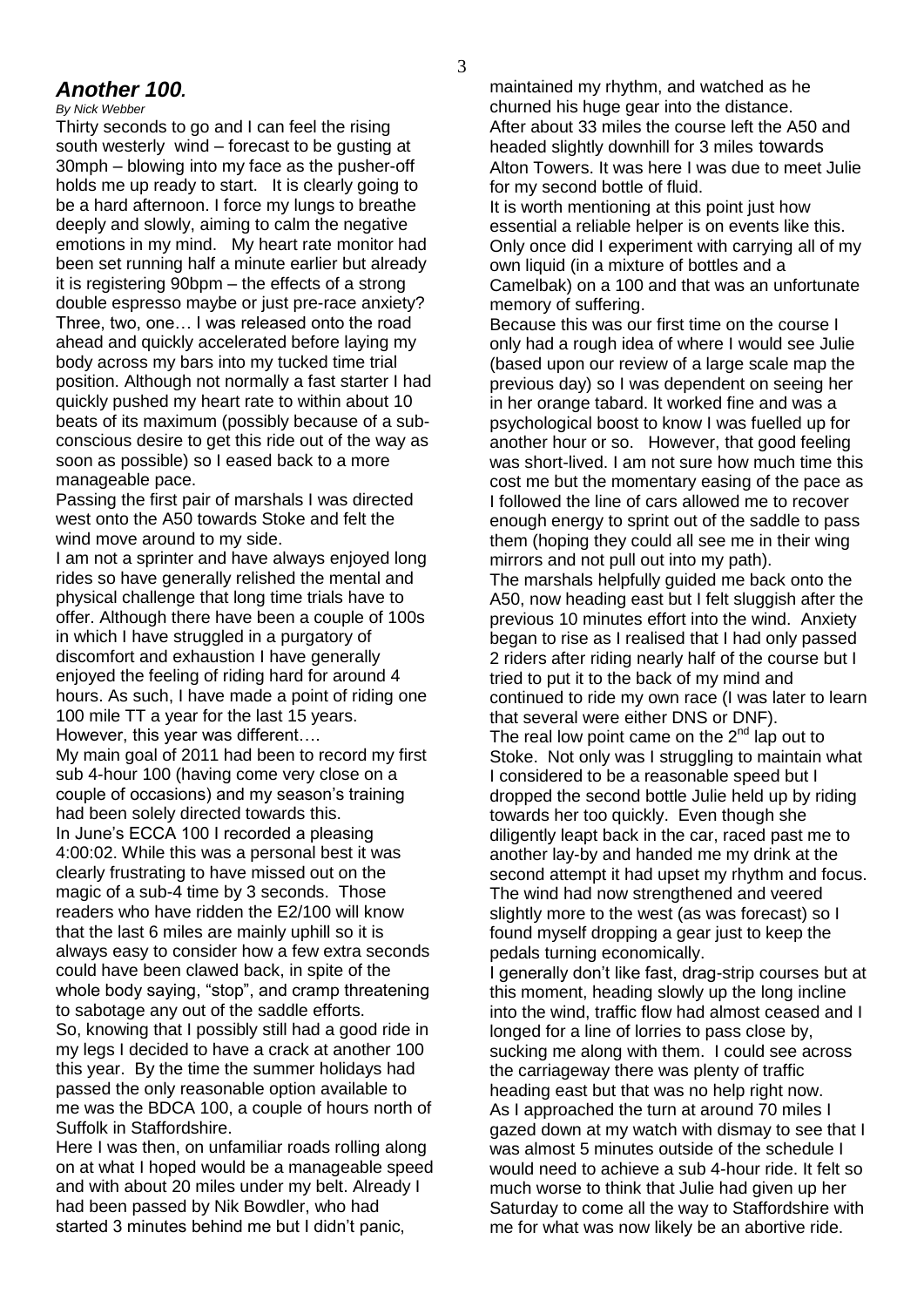Circling the roundabout that would lead me back east again I found myself among queues of joining traffic that were baulking my right of way. I really don't like this course!

Ironically, it was this congestion that jerked me out of my negative reverie. I got angry at the traffic and allowed the adrenaline to force my legs past their comfort zones. It was also a boost to find that the wind was now at my back as I sped down the slip road. Using my top gear and the drag effect of the passing vehicles I was now flying. My spirits began to soar with the exhilaration of speed and I was able to push harder still. Back onto the lane to Alton Towers I picked up my  $3<sup>rd</sup>$  bottle. I wanted to shout thanks to Julie but could only grunt. I gave it everything on the little 3 mile uphill stretch back to the A50 and took a few silly risks to pass the traffic queues at the roundabout before returning to the A50. My right calf went into spasm as I sprinted away from the slip road but I was able to stretch it as I rode on.

These days I don't carry a computer on my TT bike as I find it distracting so I have no real idea how fast I rode those final 12 miles but it must have been over 30mph as my top gear was spinning. I dare not look at my watch now but I finally began to believe I may just be able to get inside 4 hours.

Seeing a rider in the distance gave me something to aim for over the last 3 or 4 miles. I passed him (or her – I really didn't look that closely) within sight of the chequered board and the effort of doing so ensured I completed 100 miles with almost nothing left.

A few hundred yards after the time keeper's board I rolled to a halt, unclipped and sagged over my bike gasping for breath. I could not even find then energy to swing my leg over the saddle to fully dismount. I did not want to look at my watch any more, preferring to wait for the official result. It must have been five minutes before I felt able to spin a low gear back the HQ and to meet up with Julie again.

I washed and picked up my welcome cup of tea before I even dared to look at the board. I told myself that even if I did not go under four hours that I had ridden well and, for the most part, had enjoyed my outing in the East Midlands (but deep down I knew I would be mentally crushed if I had not achieved my goal).

With a huge mixture of gratitude and relief I could see that just to the right of my name a number that I had hoped to see since early in the season: the number 3, representing three hours. The fact that there were 59 minutes and a few seconds appended to it were immaterial as the grin on my face erased all of the fatigue I felt elsewhere in my body.

# **My Cycling Life - Part 3, Junior Racing**

**1982/83** *by Viv Marsh* By 1982 I was racing as a

Junior (16-18). Apart from this we largely followed the same format as the previous **Schoolboy** seasons. I entered Kev and myself for everything and generally his ever-enthusiastic parents would take it in turns to deliver us to



wherever we had to be, on time and fully prepared. It goes without saying that although other people helped out from time to time (my parents included), none of our racing exploits would have been possible without Harold and Pat's endless support for which I probably never thanked them enough.

Junior racing meant we were up against riders up to their 18th birthdays. We were allowed a step up in gears to 86 inches so I kept the 16-up block and reverted to a standard 52 chain-ring. As well as the regular town centre and Eastway Criteriums there were also open road events – proper road races which were often 3rd cats (then the lowest category) and Juniors, lumped together so we were effectively in adult races from the age of 16.

We lived to race. All our time was spent training, racing or fiddling with bikes. Despite this being our school leaving year and O-levels were looming up, the bare minimum of time was spared for revision. An attitude that would rightly be frowned upon nowadays – but this was still the olden days. In any case we were all going to be professional bike racers anyway!

In the first round of the Glyn Jones Handicap Road Race Series in Cambridge, Kev won and I came 2nd still some six minutes ahead of the scratch group. It was the first time in the race's history that the lead group hadn't been caught by the finish. The next week the handicapper got wise and started us in the middle group. This time all three groups came together and we still managed 3rd and 6th, and merely swapped 1st and 2nd place overall with each other! We were flying and were always in strong contention in every event we rode.

History seemed to be repeating itself when exactly a year after my first win as a Schoolboy I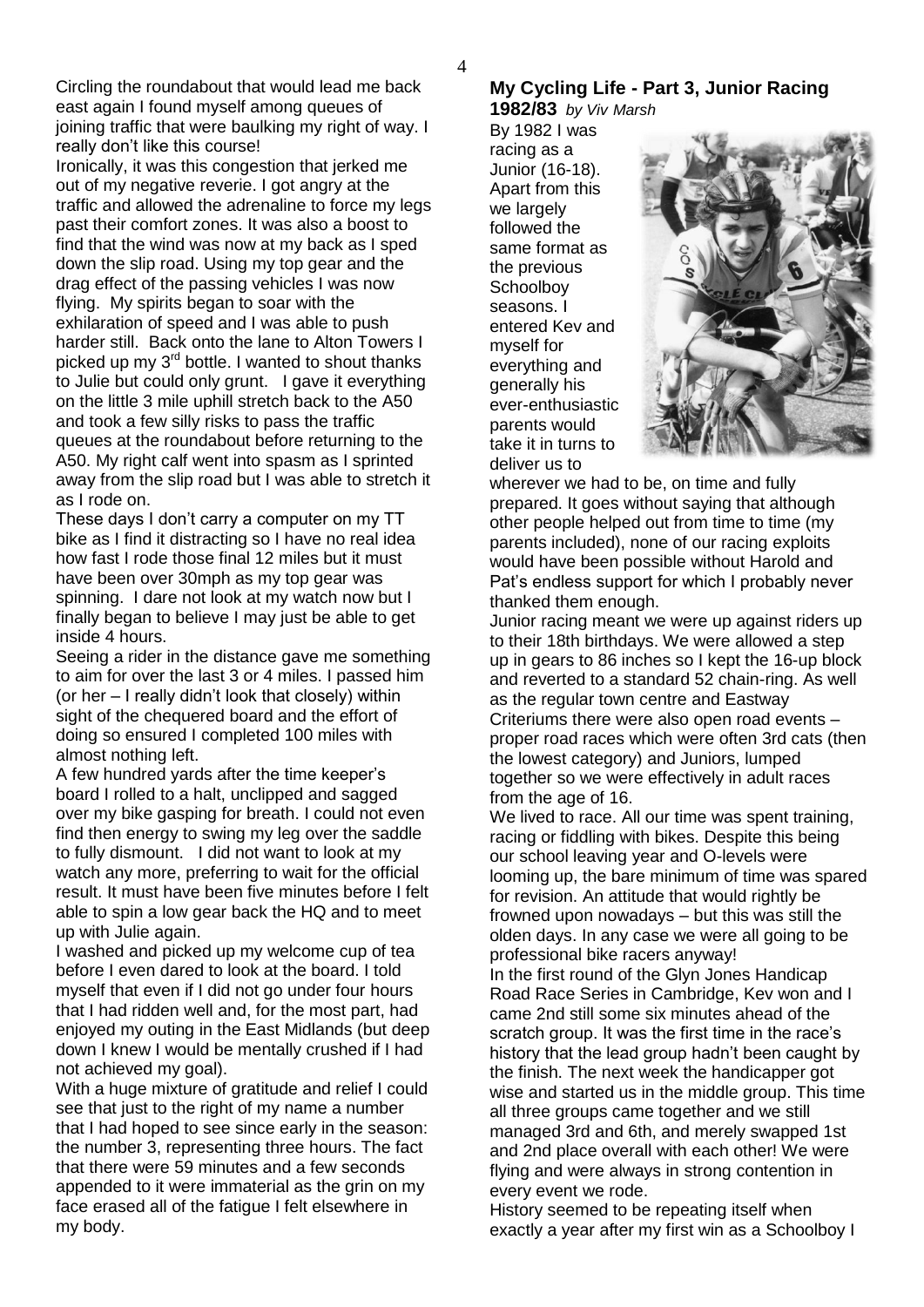won the Bury St Edmunds town centre Junior race, then I won the bronze medal again in the East Anglian Divisional Championships. We also gained quite a reputation for crashing sometimes having to resort to taking each other out if no-one else was available. In Lowestoft in March Kev crashed in spectacular style in the final sprint. I went right over him hitting his bike with my rear wheel. I crossed the line in fourth place but my bike was unrideable and I had to carry it away from the line – past the St John Ambulance where Kev was being treated!

The season also included CC Sudbury's Handicap Road Race based around Acton and Waldingfield, which was delayed by 30 minutes due to the awful weather. As first year Juniors we were in the first group away and we fought hard to maintain the advantage throughout the race. Second claim club member Gary Davies (riding for Olympia Sport-Colchester Cycles) was one of the better riders in the scratch group but (fortunately for us) he punctured helping us to stay clear. However I only managed 8th in the sprint despite photographic evidence suggesting I'd won it.

The next month saw another CC Sudbury open event, the Babergh Road Race open to 3rd Cats and Juniors. Gary Baker from Colchester was already a member of the Youth National Squad and took the honours here – along with most other races he entered. The Ipswich Town Centre Races also saw Gary Baker win the Junior race – but then he did go on to become a professional rider. Second claim CCS member Guy Palmer took a magnificent 2nd place in the senior race. At the Aylsham Carnival Criteriums, Kev and I were both at the peak of our game. The race included six primes and I won five of them, dominating the commentary. As we came out of



the final bend I could hear the commentator screaming my name, as a blurred orange CC Sudbury jersey was the clear winner – but it was Kev who came through to take the final honours. I came in third – we were on fire.

It was about this time that the Lavenham 10 was introduced which eventually replaced the flatter but flawed, Newton Road course. It used to go all the way to what was then the Gainsborough pub roundabout at the top of Gallows Hill – this was

then the only roundabout on the course. I wasn't (and am still not) a great fan of time trialing and the new course did little to change my enthusiasm. Despite increasing success in road races I never again matched my previous year's peak in this discipline.

Despite now being Juniors under BCF rules, we were still eligible to ride in ESCA events (English Schools Cycling Association), which operated under different rules, and both Kev and I were selected to represent East England in the 1982 Butlin's International Stage Race held at Butlin's Holiday Camp at Filey near Scarborough. Ten teams of 4 were chosen, one from each region of England (North, South, Midlands and East) plus a team from Wales, Ireland, Northern Ireland, The Isle of Man, Holland and an All Stars team including at least one rider from Australia. So it was quite an honour to be selected. Also in our team were Steve Henderson and Jonathan Redgement, usually our main rivals from Norfolk Olympic.

The race was held in early June and consisted of a road race stage on Oliver's Mount (a motor racing circuit with a very steep climb) in Scarborough, a time trial and a couple of Criteriums in the camp itself. The four of us shared a chalet in the camp and Team Haverhill's Eddie Taylor was our team manager. I felt I'd come a long way since showing myself up in my first race that Ed organised at Haverhill only two years previously.

The day we travelled up (2nd June 1982) coincided with the 9th stage of the Milk Race (now the Tour of Britain) from Lincoln to Scarborough. Eddie's son Gerry was one of the England riders, so we had the bonus of a grandstand view of the finish on Scarborough seafront. The following day – our first race day – was a rest day in the Milk Race so as it happened half the spectators watching us slog up Oliver's Mount numerous times were the "resting" Milk race riders. Now that was a wakeup call! It's fair to say we didn't cover ourselves in glory in that event but it was a huge thrill and our first (and only – as it turned out) experience of international stage racing. Steve was the most successful of us finishing 9th overall. Jonathan was 17th, and Kev and I were still inseparable at 25th and 26th. Chris Lillywhite (who went on to win the Milk Race in 1993 and was a professional from 87-99) was 11th so the competition was obviously very high.

Also high our lists were the revered Peter Buckley Series of Junior events, run under European rules, so had no gear restrictions and also allowed first year seniors. Still at just 16 we were very much the youngsters in these events that were commonly used as selection events for the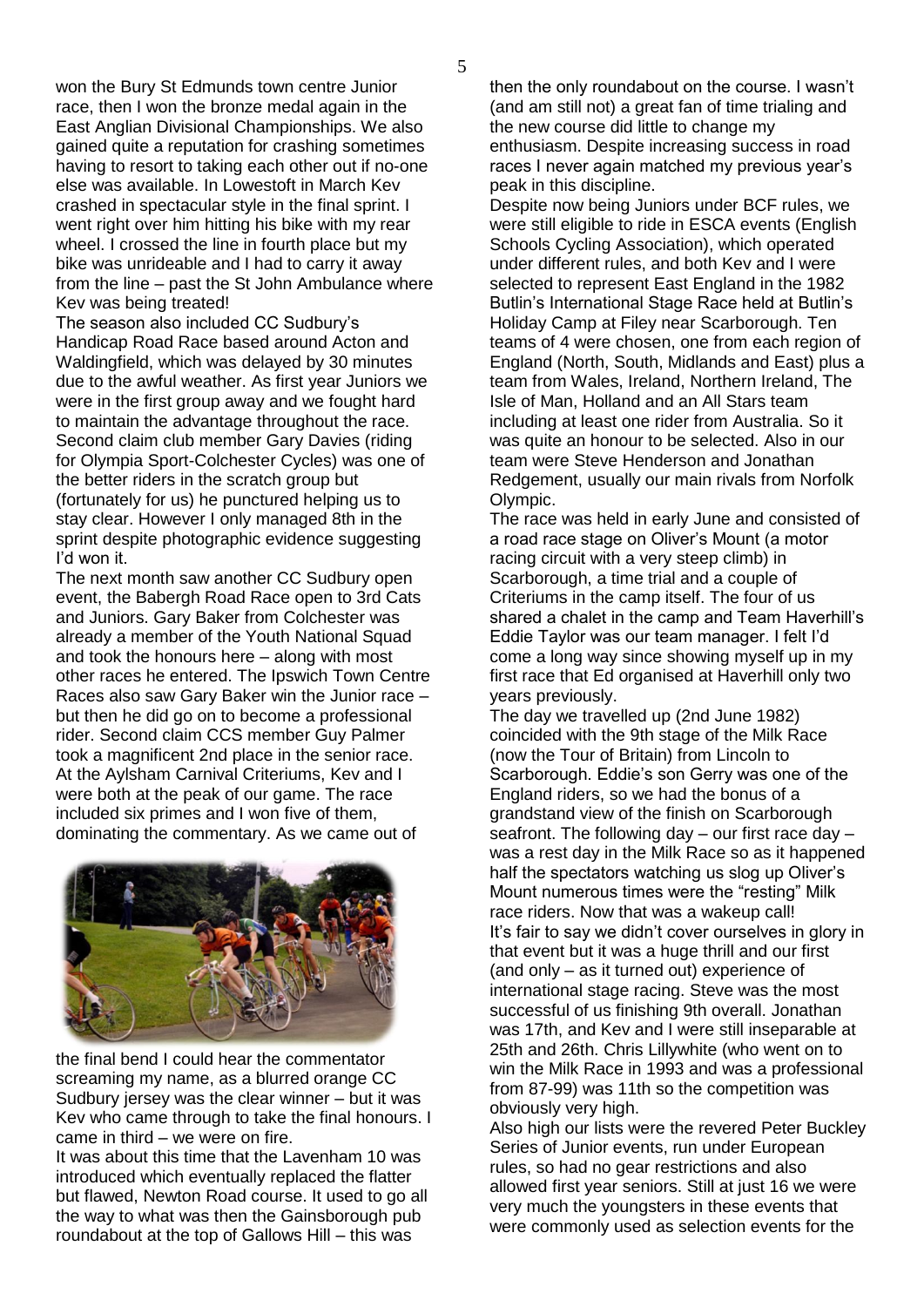national squad. Harold was the organiser of one of these races – The Ronde Anglia. When he formed CC Sudbury he brought this event with him from Anglia Sport and it was highly prestigious for the club, run from Cornard Upper School each April. We rode a couple of Peter Buckley's that year but in all honesty were pleased just to finish. One of them was a marathon 65 laps of Eastway! History continued to repeat itself though as I won the Woolwich CC races at Eastway – just I had done as a Schoolboy the previous year. Adding to the glory, CCS's Richard Danyluck came third in the schoolboy race this year. CC Sudbury was really becoming a force to be reckoned with. The World Championships were held in Britain that year too. The track events were held at Leicester and the Road Races at Goodwood in Sussex. A contingent of us from CC Sudbury travelled down to watch the road races, which were run over a gloriously hot weekend. The highlight of the weekend was England's Mandy Jones becoming the Women's World Champion on home soil – a largely unpredicted result. It

really seemed that the whole world revolved around bike racing that summer.

Also this summer I left school and started working. Undeterred, in the autumn we rode in the Essex & Suffolk Border Combine Hill Climb at Higham again. This year I improved from 2nd to 1st place overall but we lost the team competition that we'd won the year before to Lowestoft Wheelers by 6 seconds.

#### *1983*

A lot was expected of 1983 – and indeed it started well. A 2nd and an 8th at Eastway, a 3rd at Woodbridge and 5th in the Norwich Hilly. For some reason Kev missed CC Sudbury's Handicap race but CCS still fielded five riders. I was 7th (and best junior–on restricted gears), Frank Johns was 11th, Karl McDermot 18th, Peter Broomfield 23rd and Guy Aldworth 25th. For both Guy and Karl it was their first open road race. The winner was Martin Pyne – TT superstar from CC Breckland.

But then it was the big one. April saw the first Peter Buckley event of the year, which was Sudbury's Ronde Anglia – and I was on the start sheet! Doing well in this one almost guaranteed national recognition and international opportunities. Previous winners included Nigel Bloor, Mark Bell and Malcolm Elliott (still proracing in 2011!).

And it was tough! Starting in Cornard it followed the Bures Rd to Wormingford, cutting across to Gt Horkesley and back, twice, then out again as far as Bures, up Cuckoo Hill and back through Assington, twice more! It was my first race against this class of competition but despite my

best efforts I was dropped coming up Cuckoo Hill the second time. I'd got back into the bunch



by Assington and managed to hang on to the finish on Cornard's Poplar Road.

After 75 grueling miles Simon Cope won the race from Chris Walker (who both went on to be successful professional riders). I was shattered and got on the wrong side of a crash on the finish straight but it had little effect on my placing of 22nd out of 60 entrants.

There were umpteen pictures and a big write-up in the Free Press but after the 83 Ronde I rapidly lost interest. Despite continued good form I did have a run of bad luck – the commissaires got in a muddle with the lap scoring at Bungay and I was awarded nothing (but claimed a moral 4th). I crashed out at Diss when a spectator stepped into my path after 90 minutes of racing, one mile from the finish – Doh! Maybe a few other races too – I have no recollection.

And then it all stopped. I was lacklustre and uninspired. The doctor said I was recovering from glandular fever but I wasn't convinced. I can offer a field of other excuses: work, college, girlfriends, cars and motorbikes… beer. These days you'd probably claim overtraining, but whatever – I decided to take a break for the rest of the season, fully intending to resume in 1984. But life happened instead and the next time I looked I was 35 and fat.

Don't get me wrong – I thoroughly enjoyed my non-cycling 20s and 30s but when I look back now I can't help but think I gave up with racing too soon and wasted a lot of potential. I returned to cycling and CC Sudbury 22 years later at age 39 – almost a Veteran having missed my Senior years completely. I have thoroughly enjoyed my rejuvenation but I know that my chance has long gone and now I'm just making the most of what is left for the thrill of the ride.

*"Twenty years from now you will be more disappointed by the things that you didn't do than by the ones you did do. So throw off the bowlines. Sail away from the safe harbour. Catch the trade winds in your sails. Explore. Dream. Discover."*

And I bet that's the first time Mark Twain has been quoted in the Spindle! *(Who does he ride for? – Ed)*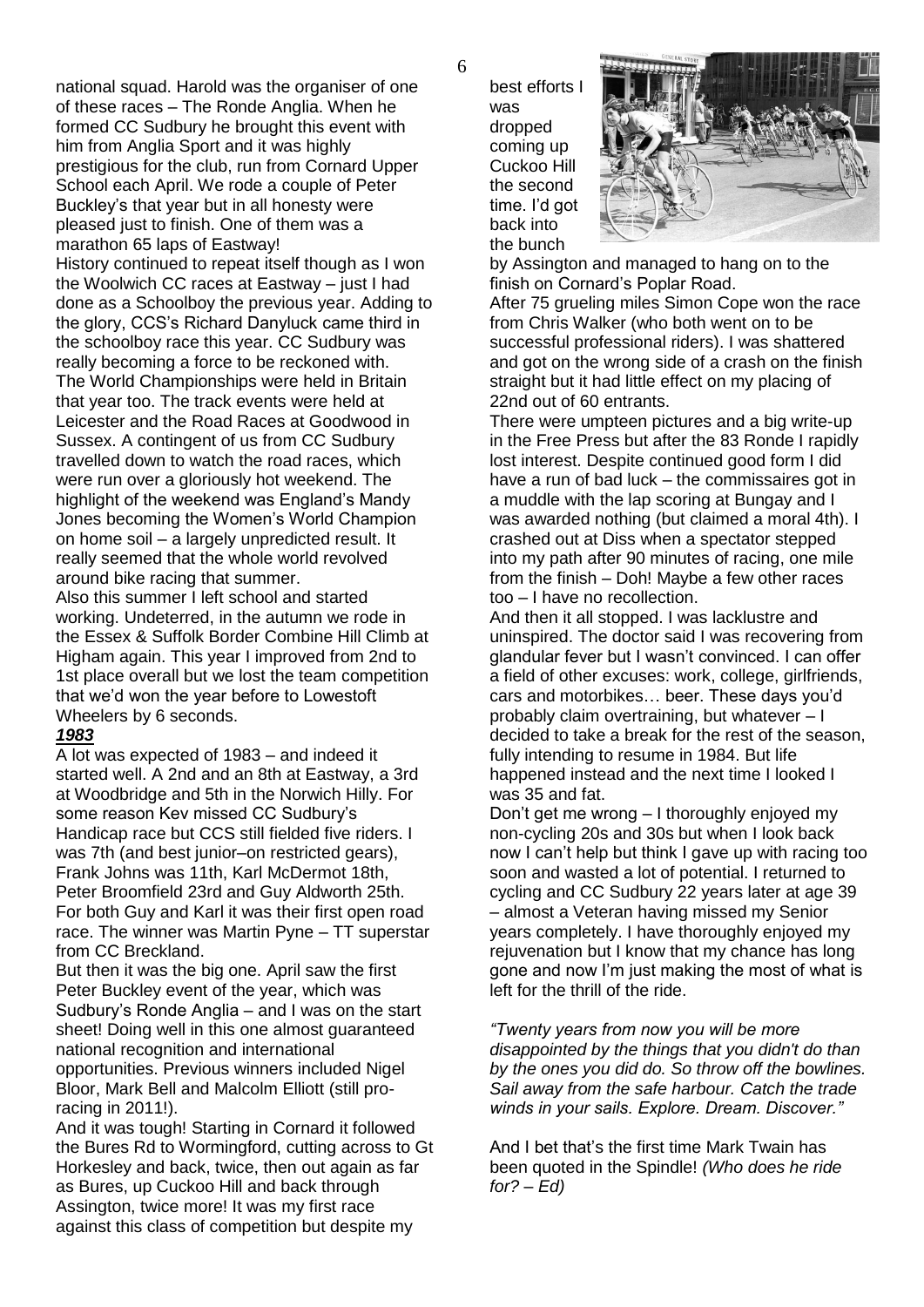#### 7

## **That's n'Ice** *By John Oakshott*

I've never really understood black ice: how, why, where... Involuntary dismount opportunities during a permanent audax with Robin Weaver on the 19th December provided an ideal learning context. At 7.00 a.m. there had been a frost, but riding from Lavenham through Manningtree to Bures was no problem; there was a thin coat of ice on some of the puddles, but the forecast was for persistent rain from midday, suggesting rising temperatures after a clear early morning. My learning started in the three-or-so miles between Bures and Pebmarsh. I was on Vredestein Fortezza tyres at 95 psi; I can't fit bigger than 23s. Robin was riding Schwalbe Marathons. As we came downhill I was suddenly on my back with no warning. There was no visible sign of ice, the road surface looked wet but as I picked up the bike, there was no grip at all on the surface, which was the smooth tar in broad patches which usually feels good under the wheels. Robin had stayed on his bike. We got going again with the surface looking clear. A few hundred yards further on there was a slight, easy left handed bend and I was off the bike again. Robin didn't fall off. We pushed our bikes until it all looked ok, with tyres giving surface grip. At a right turn, I was off again. Robin was still upright. We walked on until the roadside puddles were all ice-free, and from then on there were no further signs of ice.

After the event, I put together what had happened. There was a very light, intermittent drizzle that, while cold, was clearly not freezing. I think that there was not enough warm rain to melt the ground frost, and the moisture was freezing on impact with the cold ground. When the rain became only slightly heavier, I guess it swamped and thawed the ground ice, and so the surface ice sheet may only last a few minutes or even seconds before the rain's higher temperature is enough to melt it. The ice seemed to form in a continuous sheet on the tar road surface which does not allow water to seep away as does the heavy-grain surface which I don't enjoy riding but which allows water to drain between the grains. We had some tyre grip on the coarser patches and transition to no-grip was unpredictable. Overhanging trees, even leafless in winter, provide enough shelter for the ground temperature beneath them to rise despite the air being more still, so the change from ice-free to icy is invisible. My slicks were useless in these conditions, but the relatively small treaded area of Robin's tyres was enough to provide some grip and passing cars were having no difficulty. Might his bike-handling be better than mine as well? We got clear and then it just rained and sleeted for the remaining 150 or so k's. Sheer bliss.

# **AUDAX RESULTS FOR 2011 SEASON (NOV 2010 – OCT 2011)**

Another good season, although we dropped down one place overall from last years position. We came  $7<sup>th</sup>$  out of the 227 Clubs listed. Scoring is 1 point per 100k of each audax, from 200k upwards, with the six highest scorers in each Club adding to give the Club total. 100k audax rides don't currently qualify, although I believe there are discussions on varying this.

| Willesden CC              | 630pts |
|---------------------------|--------|
| <b>YACF</b>               | 583pts |
| VC 167                    | 464pts |
| <b>Audax Ecosse</b>       | 390pts |
| Cardiff Byways            | 303pts |
| Saint Fairy Ann CC 247pts |        |
| <b>CC Sudbury</b>         | 238pts |

The top-scoring CCS riders were; *Peter Faulks 79pts David Fenn 62pts Deneice Davidson 44pts Steve Barnes 21pts Robin Weaver 18pts Viv Marsh 14pts*

In the CTC groups table, Suffolk CTC were  $18<sup>th</sup>$ out of 87 listed.

Our very own Chairman David Fenn, topped the Suffolk CTC table with 62 points, just pipping local rider Arabella Maude with 57 points. Robin Weaver, with 18 points, just crept into the top six qualifying riders.

Three Club members also completed an Audax Super Randonneur Series (600k, 400k 300k, 200k rides within the Audax year); Steve Barnes, Deneice Davidson, Peter Faulks; commiserations to David Fenn, who was denied his SR Series by a wayward badger.

*Other Audax achievements*;

Randonneur 5000 (50 points in one season); Peter Faulks, David Fenn Randonneur 1000 (100k, 200k and 300k events, totaling 1000k); Simon Daw, David Fenn Randonneur 500 (50k, 100k, 150k and 200k events totaling 500k); Simon Daw, Mark Gentry,

Tony Grimes, Brian Mann, Viv Marsh, Mac McDermott, Robin Weaver.

**------------------------------------------------------------------**

### *Answers to Quiz*

- *1. Loire*
- *2. Coca-Cola*
- *3. Margaret Thatcher*
- *4. Pittsburg*
- *5. Chilli strength*
- *6. Australia*